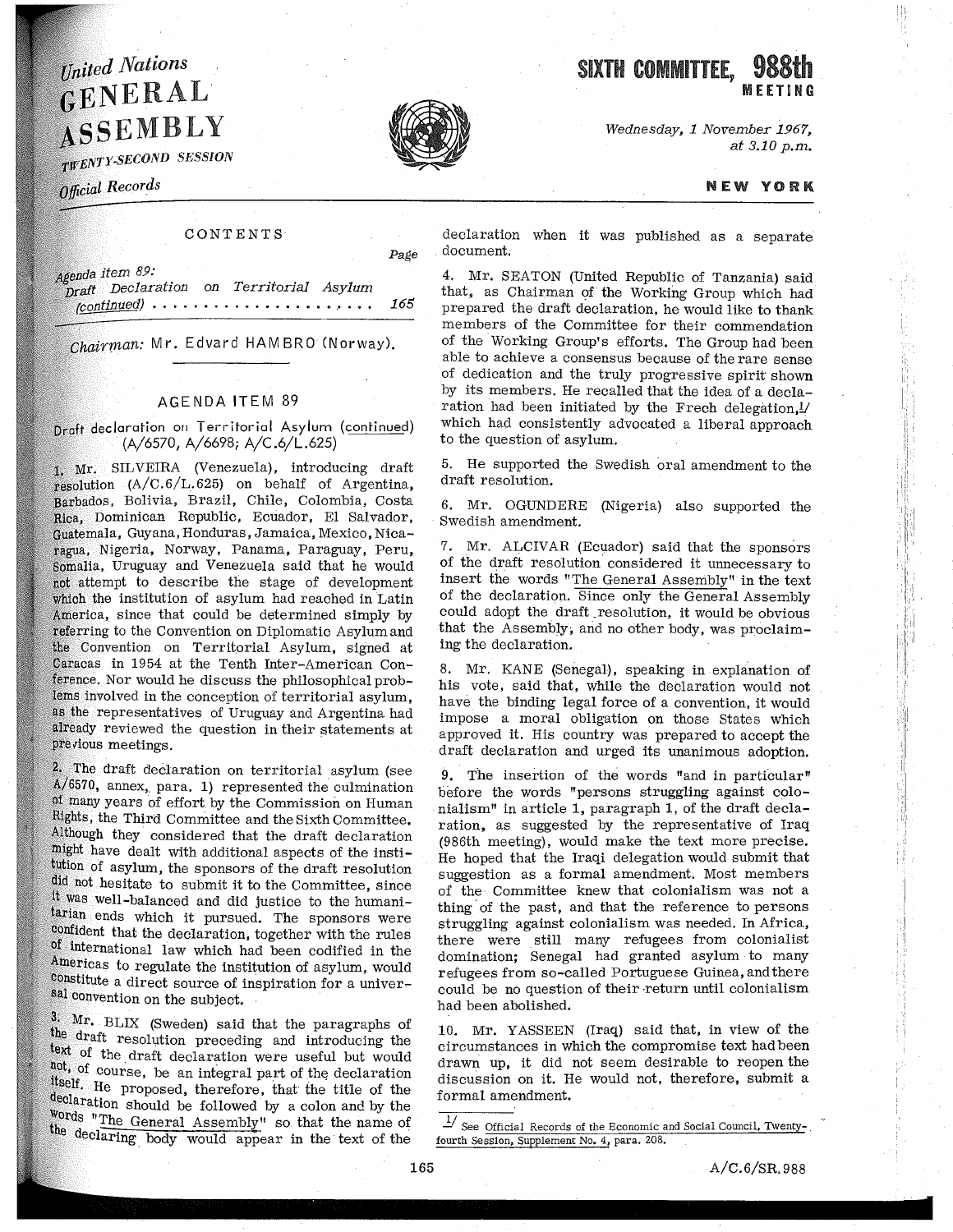:i I

ŗ,

11. Mr. RAO (India) supported the Swedish amendment. The text of the declaration should be complete, so that it could be reproduced for wide circulation without the introductory paragraphs of the draft resolution. That form had been followed in similar General Assembly resolutions in the past, including resolution 217 A (III) proclaiming the Universal Declaration of Human Rights.

12. Mr. JACOVIDES (Cyprus) said that his delegation would welcome the adoption by the General Assembly of a declaration on territorial asylum and found the text submitted by the Working Group generally acceptable. That text was the result of much effort to arrive at a compromise combining humanitarian considerations with the principle of the territorial sovereignty of the State granting asylum, which was unquestionably the legal basis of the right of asylum. His delegation considered that the balance between those two factors had been achieved in the text before the Committee, and it was therefore prepared to support it as formulated, notwithstanding any reservations it might have on particular points of wording.

13. While his delegation was supporting the text on the understanding that it did not create any legal obligations, it considered that its adoption by the General Assembly would serve the useful purpose of promoting the unification of State practice and would give an impetus to further efforts, through the International Law Commission or otherwise, to secure the adoption of legally binding instruments regulating the right of asylum in greater detail. The adoption of a declaration combining in a judicious and balanced manner the basic human right of asylum with the principle of State sovereignty would be no mean . achievement. His delegation would vote for draft resolution  $A/C.6/L.625$  and for the Swedish oral amendment.

14. Miss DEVER (Belgium) said that her delegation would support the draft resolution and hoped that the Swedish amendment would be incorporated in it. Belgium at the twenty-first session had expressed certain reservations concerning the draft declaration (953rd meeting) and it still thought that the text could be more satisfactory, in view of the importance of its subject. With regard to the substance, the draft declaration omitted to lay down expressly certain norms the formal proclamation of which would be in accord with the purposes and principles of the United Nations. The drafting was also insufficiently precise for an instrument that was intended to contribute to the development of international law. Despite those reservations, various important considerations made it possible for her delegation to overlook the imperfections of the draft.

15. It would be noted that, according to the last preambular paragraph, the declaration was not to be interpreted as affecting the application in full of existing instruments dealing with asylum and the status of refugees and stateless persons. In the matter of asylum, a number of countries applied a policy that was more liberal than the rules expressly laid down in the draft. Those policies were based in some cases on national instruments, such as the constitution, while in other cases they were in accordance with international commitments, such as those arising out of international conventions concerning refugees and of international concluded under United orchestateless persons concluded under United Nations auspices, and the declaration could in  $n_0$  case be used to justify any restrictive interpretation of  $\mu$ rules on the right of asylum embodied in  $\frac{1}{8}$  and  $\frac{1}{8}$ ing instruments, whether national or international

16. The draft declaration was intended essentially  $t_0$ represent progress and not to mark a step backward. To the extent that they were designed to promote the granting of asylum, its provisions could not validly be given a restrictive interpretation. However, a restrictive interpretation was necessary in the case of stipulations which were designed to limit the exercise of the right of asylum, thus departing  $f_{\text{rom the}}$ general principles of the declaration.

17. Belgium, in common with some other countries represented in the Working Group, hadhadmisgivings concerning article 3, paragraph 2, fearing that the scope of the phrase "in order to safeguard the population" was not made sufficiently clear and that its unqualified acceptance might, in practice, encourage unwarranted departures from the principle of nonrefoulement. In order to be justified under the term of the declaration, any departure from the principl: of non-refoulement must result from asituationsimilar to that created by a mass influx of persons.

18. It was clear from a. careful reading of the text that the draft declaration was designed essentially to strengthen the institution af asylum. Taken as a whole, it laid down minimum rules the international acceptance of which appeared useful and desirable. As indicated in the preamble, it sought to serve humanitarian ends, and at the same time to promote friendly relations among all nations and international co-operation. In so far as its interpretation by States was guided by those objectives, the declaration would serve the cause of the United Nations in general and of human rights in particular.

19.. Mr. DABIRI (Iran) observed that his delegation had consistently attached great importance to the question of drafting a declaration on the right of asylum. His Government's views on the subject had previously been presented. 2/ He was gratified to note that the deliberations of the Working Group had resulted in a widely acceptable compromise text which, despite certain imperfections, accurately reflected the various schools of thought among Member States. It contained provisions that were useful and humanitarian, and it combined principles concerning respect for human freedom and dignity with rules to safeguard the interests and security of States granting asylum. While not prejudicing existing conventions on the subject, the draft represented an important step towards the further regulation and codification of the institution of asylum by the competent organ of the United Nations. In view of those considerations, his delegation would vote in favour of the draft resolution and the Swedish amendment.

20. Mr. PRANDLER (Hungary) said that, under its Constitution, the Hungarian People's Republic recognized and respected the institution of territorial asylum granted by States in exercise of their sov-

 $2/$  E/CN.4/793.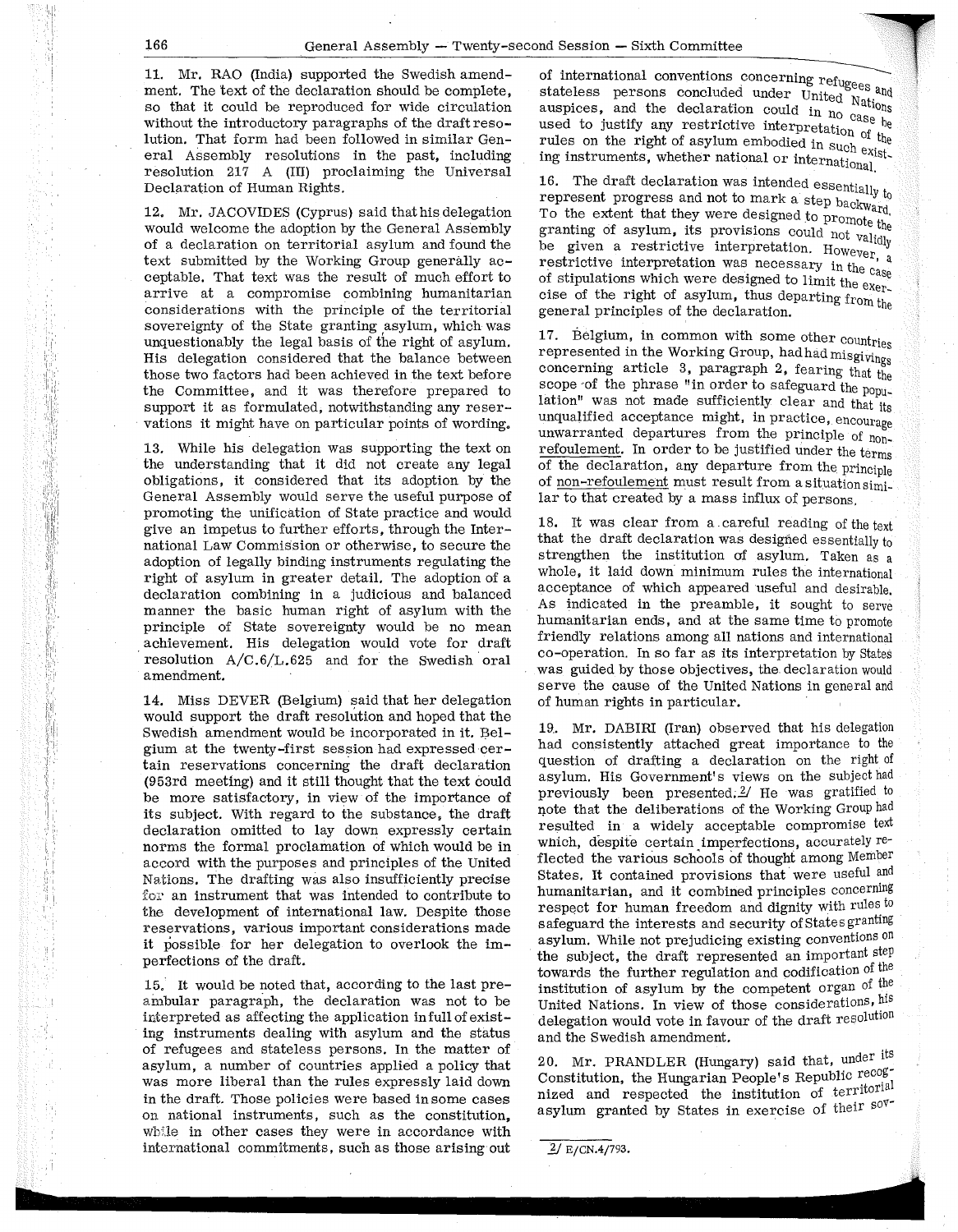ereign rights. His country had given and continued eresting to those persecuted because of their w  $\frac{1}{100}$  for social progress, peace and national su use the struggle for national liberation. In speaking of the struggle for national liberation, he wished to draw the Committee's attention to the plight of refugees from South Africa and pour countries of southern Africa. The recommendations of a sub-committee of the Special Committee on the policies of Apartheid of the Government of the Republic of South Africa which had studied the problem gee A/AC.115/L.206, paras. 61-69) were urgently heing discussed by the Special Political Committee. and he thought it appropriate to emphasize the importance and relevance of the declaration on terriforial asylum in that context.

b. Ďк

Г.

ij. H hã l. ١Ņ, 8e

b.

Ьs 98 âú I. œ h. QB.  $10$ 

Кł **Ita** .,  $a1$ e. υé ite al å. Id nd

on he Ō pd  $\mathfrak{t}_0$ 80 xt<br>eet. at h, h ng<br>on ep he he js.  $_{01}$ 

 $H_{\rm{B}}$ 

Fall

21. As the draft was the result of a compromise, his delegation, which had been a member of the Working Group, had some reservations concerning it. First. considered that article 2, paragraph 2, was neither clear nor necessary. Secondly, it would have favoured inclusion of a clause explicitly excluding the granting of asylum to persons who would use it to conduct activities directed against law and order in other States. It would also have liked a clear statement that persons who were not threatened by persecution but simply left their countries for economic, social or other, sometimes selfish, considerations could not be considered refugees applying for asylum.

22. With regard to the second preambular paragraph of the draft resolution  $(A/C.6/L.625)$ , while he agreed that the question should be dealt with by the International Law Commission in accordance with General Assembly resolution  $1400$  (XIV), he hoped that the paragraph would not be construed as prejudicing the order of priorities established by the Commission itself and by the General Assembly.

In view of the considerations he had mentioned and the fact that the declaration would not be legally binding, his delegation would vote in favour of the draft resolution.

24. Mr. ALMEIDA (Portugal) recalled that, as early 1959, his Government had signified its support for the adoption of a declaration on asylum. On several occasions - for example, during the Second World War and even more recently  $-$  the Portuguese Government had had no hesitation in granting asylum to thousands of persons fleeing from persecution. His delegation favoured the strengthening of the institution of asylum and therefore supported the final text of the draft declaration as a whole, whatever its im-<br>perfections.

25. Nevertheless, it regretted the intrusion of undefined political elements into a declaration of humanitarian character. In its report to the General Assembly at the twenty-first session  $(A/6570)$ , the Committee had hoped that, in arriving at evaluations of practical problems of asylum, humanitarian considerations would prevail over political considerations. The debates at the present session had revealed a state of mind which, it was to be feared, might not serve as a happy precedent for the future practice of asylum.

Mr. SAHOVIC (Yugoslavia) observed that the draft declaration indicated the basic legal principles that should govern respect for the right of asylum, in keeping with the rules of contemporary international law. With its humanitarian aims, the declaration would undoubtedly occupy a special place among the instruments adopted by the United Nations for the purpose of strengthening respect for human rights. Therefore, despite its imprecisions, his delegation felt that it could be adopted as it stood. Yugoslavia would accordingly vote in favour of the draft resolution, which represented the culmination of two years of work by the Sixth Committee on the subject, and of the oral amendment proposed by the representative of Sweden.

27. Mr. AMAU (Japan) noted with satisfaction that the draft declaration had been completed as the result of a compromise, after lengthy discussions in the Working Group, in which his delegation had taken an active part. His delegation, in common with others, was not entirely content with the text as it stood, but it had refrained from making comments on points of detail, considering that the completion of a compromise text was in itself an achievement for the Committee.

28. He took it that the Committee would be voting on draft resolution  $A/C. 6/L.625$ , with the oral amendment proposed by Sweden, on the understanding that. the declaration would not constitute a set of legal norms but would merely lay down humanitarian principles which States might rely upon in seeking to unify their practices relative to asylum. In terms of international law, therefore, asylum would continue to be granted as a discretionary act by States in the exercise of their sovereignty. On that understanding, Japan would vote for the draft resolution and the amendment.

29. Mr. KHLESTOV (Union of Soviet Socialist Republics) said that, in voting for the adoption of the draft declaration, his delegation wished to emphasize the special· importance it attached to the provision under which asylum would be granted to persons struggling against colonialism and to the provision that persons receiving asylum should not engage in activities contrary to the purposes and principles of the United Nations. His delegation also set great store by the provision which excluded the granting of asylum to any person who had committed a crime against peace, a war crime, or a crime against humanity. On the other hand, it felt that certain portions of the draft declaration-such as the thirdpreambular paragraph dealing with the right of everyone to leave any country, and article 2, paragraph 2-fell outside the scope of the question of asylum, and his delegation's vote should not be interpreted as implying approval of the inclusion of those provisions.

30. The Soviet Union would vote for the draft as a whole, on the understanding that practical questions pertaining to the right to leave one's country should be decided in accordance with the procedure established in the country concerned and that the question of measures to lighten the burden of a State granting asylum should be settled on the basis of the principle of State sovereignty and in accordance with the practice established in the United Nations and in inter-State relations for assisting refugees.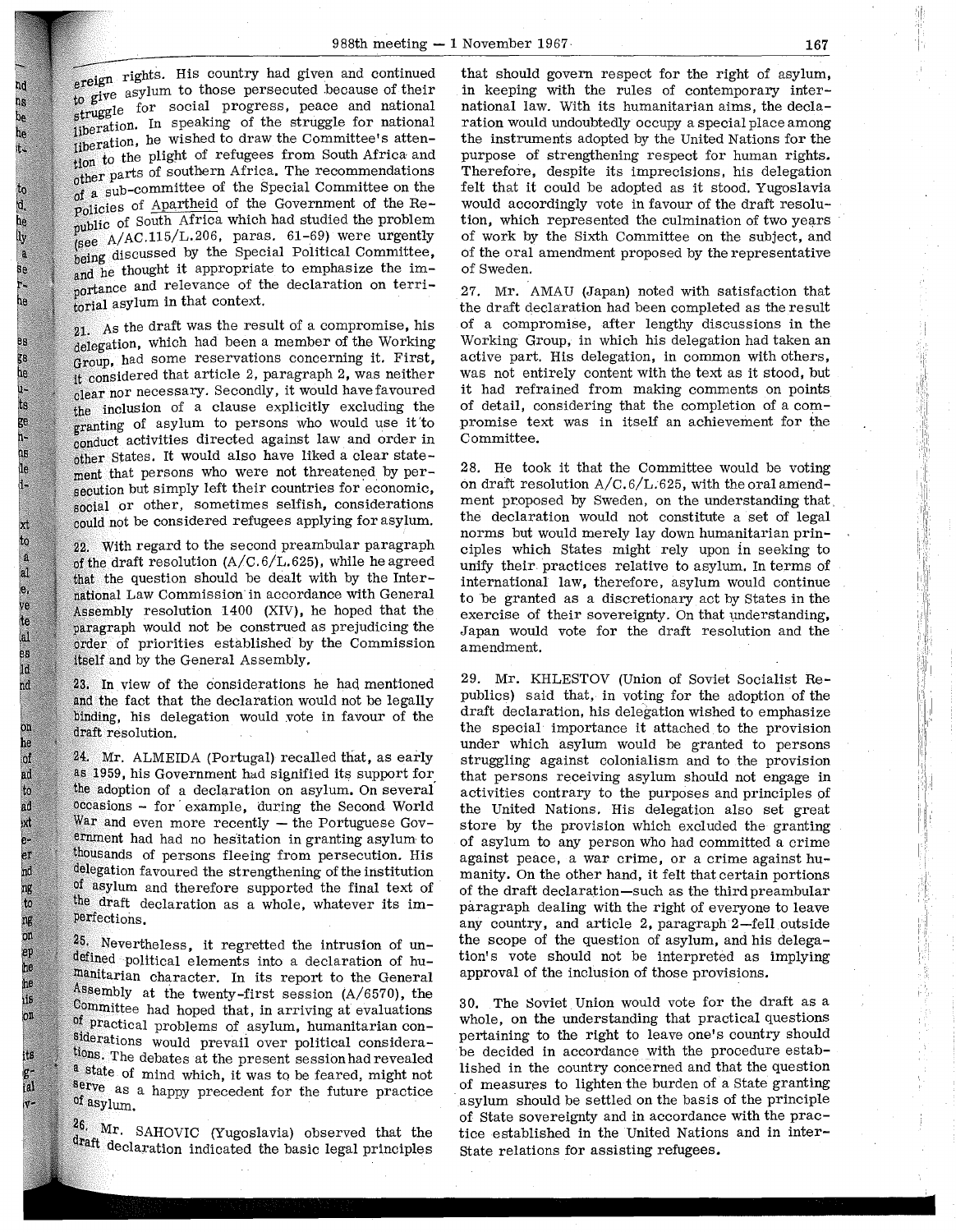',, 1·,1

31. He hoped it would be understood that the second preambular paragraph of the draft resolution (A/C.6/ L.625) would not affect the work programme of the International Law Commission already approved by the Committee.

32. Mr. YASSEEN (Iraq) thought that the oral amendment proposed by Sweden would make the draft resolution more acceptable, since the text of the declaration would eventually be printed independently of the preambular paragraphs of the resolution. He therefore hoped that delegations which objected to the amendment would reconsider their position.

33. Mrs. RAOELINA (Madagascar) said that her delegation would vote for the adoption of the draft declaration. Madagascar considered that territorial asylum could be granted by a State, in the exercise of its sovereignty, for humanitarian purposes. However, persons enjoying the right of asylum should not be allowed to engage in activities contrary to the Purposes and Principles of the United Nations Charter or to the interests of the country granting asylum.

34. Article 1 of the draft declaration struck a proper balance between the need to respect State sovereignty and the need to afford protection to persons seeking asylum. Article 2 was- acceptable, since it emphasized that the question concerned the entire international community. Article 3 represented a suitable compromise in enunciating the principle that persons seeking asylum could not be obliged to return to their country of origin or to remain in a particular territory. Article 4, which stated that persons receiving asylum must refrain from activities contrary to the purposes and principles of the United Nations, would have been more acceptable if it had also mentioned the obligations of such persons towards the country granting them asylum. In adopting the declaration on territorial asylum, the United Nations would be reaffirming its faith in fundamental human rights.

35. The CHAIRMAN observed that no opposition to the adoption of the draft declaration had been expressed and no amendments of substance had been proposed. He suggested that the draft resolution (A/  $C.6/L.625$ ) might therefore be adopted by acclamation.

36. Mr. ALCIVAR (Ecuador) said that the repetition of the words "The General Assembly" at the beginning of the draft declaration might give the impression that, with the adoption of the draft declaration, the work of codifying the rules and principles relating to the institution of asylum within the United Nations system had been completed and the subject exhausted. In response to the appeal made by the representative of Iraq, his delegation and some other Latin American delegations which shared the same views would not vote against the Swedish amendment if a majority was in favour of it, but they would abstain from voting. It must, however, be clearly stated inthe Committee's report that the adoption of the draft declaration on territorial asylum did not exhaust the subject and that the International Law Commission must continue the task of the codification of the principles and rules of international law relating to the right of asylum entrusted to it by the General Assembly in its resolution 1400 (XIV).

 $\bar{t}^{(1)}$ 

37. The scope of the draft declaration must  $a_{\text{iso}}$  be clearly indicated in the Committee's report, for the declaration would be a legal expression of  $_{\rm {Will} }$  and as such, would have legal effects.  $\frac{1}{4}$  and,

38. The CHAIRMAN invited the Committee to vote on the Swedish oral amendment to draft  $resolutio_n$ <br>A/C.6/L.625.

*The amendment was adopted* by *68 votes to*  with 25 abstentions.

39. Mr. ENGO (Cameroon), supported by Mr. RAO (India), suggested a short suspension of the meeting, in order to give time for further reflection and  $_{\text{con}}$ sultation. Since the point at issue was only a  $\frac{1}{\text{min}_{\Omega}}$ drafting change, it would be unfortunate if it prevented the unanimous adoption of the draft declaration.

40. Mr. KANE (Senegal) asked whether it was permissible, under rule 129 of the rules of procedure to suspend the meeting when the voting had already begun.

41. Mr. ROSENSTOCK (United States of America) said that he supported the motion for a short suspension of the meeting and felt that rule 129 did not apply in the present case.

42. The CHAIRMAN agreed with the United States representative.

*The meeting was suspended at 5.25 p.m .. and* re*sumed at 5.45 p.m.* 

43. The CHAIRMAN asked whether the Committee was now ready to adopt draft resolution A/C.6/L.625, as amended orally, by acclamation.

44. Mr. IBRAHIM (Ethiopia) said that, although his delegation had wished the draft resolution to be put to a vote with the understanding that the draft declaration, when adopted, would have no binding legal effect on any State and that the International Law Commission would continue'its work on the codification of the rules and principles governing the right of asylum, it would willingly join in the general consensus.

## *In the absence of any objection draft resolution A/C.6/L.625, as amended orally, was adopted.*

45. Mr. DARWIN (United Kingdom) said that his delegation had supported the draft resolution containing the draft declaration on territorial asylum and welcomed its adoption. The United Kingdom had always pursued a liberal policy in granting asylum to those who had a well-founded fear of persecution in other countries. It was right that the humanitarian impulse which had guided many countries in their policy and actions in that field should be enshrined in a declaration of the General Assembly. His delegation had spoken twice in the debate at the twenty first session (922nd and 953rd meetings) and ha taken part in the proceedings of the Working  $G^{roup}$ which had prepared the draft declaration. He would therefore confine himself to some brief comments on the present text.

46. Article 14 of the Universal Declaration of Human Rights was general in terms and concerned all  $per$ sons seeking asylum from persecution. It seemed unfortunate to his delegation, as a matter of drafting,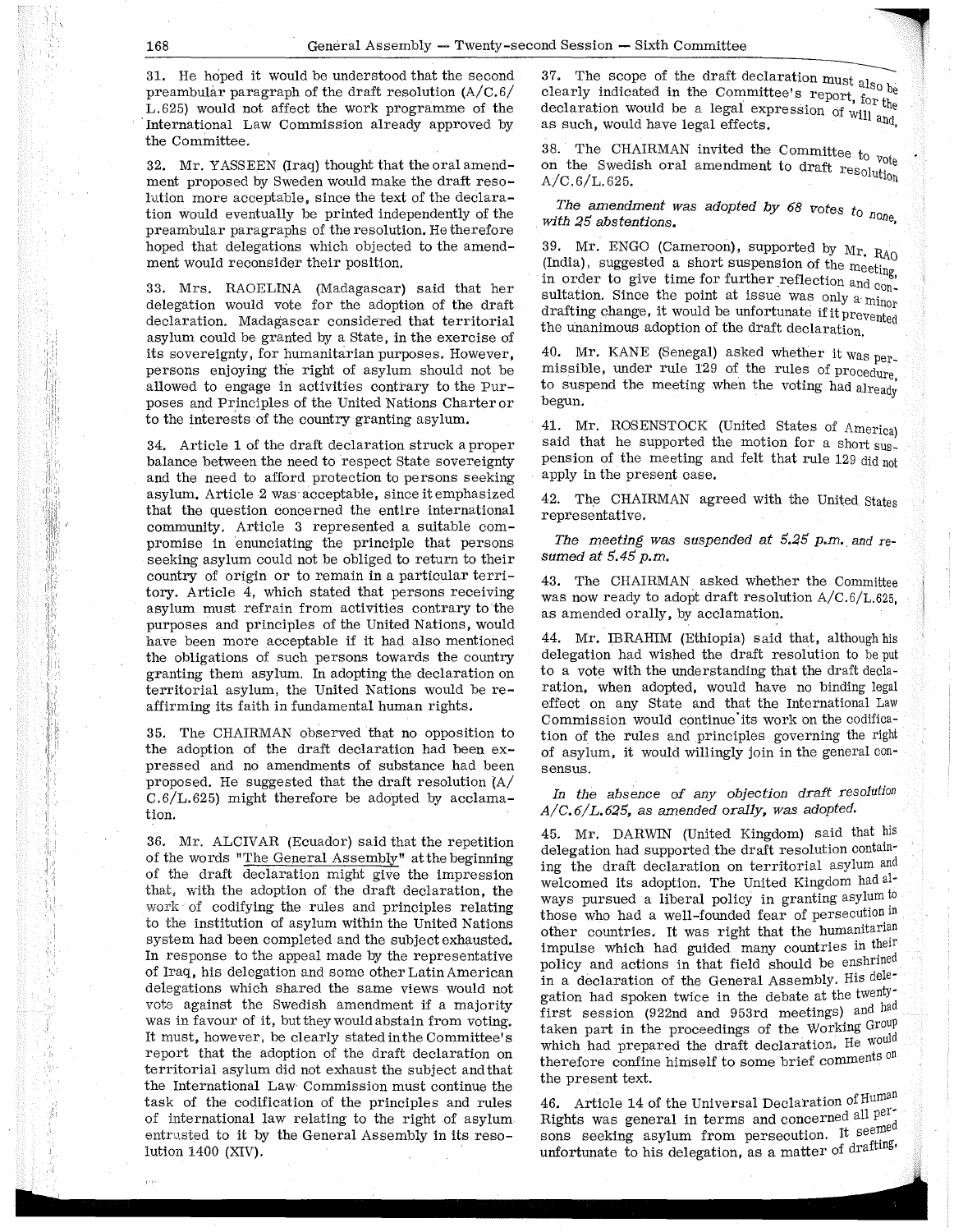$_{\text{that}}$  reference was made in article 1, paragraph 1, that the draft declaration to a specific instance of of the draft declaration to a specific instance of of the activity which might be understood as de-<br>political activity which might be understood as depossible as de-<br>tracting from the generality of the declaration and tracting weakening an instrument which should be of rous and long-lasting validity. His delegation would bstained if a separate vote had been taken on nave we including persons struggling against  $_{\rm col}$ onialism".

 $47.$  The Working Group had rightly put on record,  $\frac{t}{\ln}$  its report (see A/6570, annex, para. 27), the view that the right of the State granting asylum to evaluate the grounds for the grant of asylum was a right to be exercised in good faith and in a non-arbitrary manner. The Working Group had also agreed to include in its report the view that the "right" stated in article 1, paragraph 2, was to be interpreted as a moral right and not as a legal right which imposed obligations on States. His delegation believed that those views were widely shared in the Committee and suggested that some reference to them should be included in the report to the General Assembly.

Article 2 was a useful provision, and the United Kingdom welcomed the mention in paragraph 2 of international collaboration in connexion with the granting of asylum. He noted with satisfaction that effective collaboration had been available in the past to assist States granting asylum in resolving the international problems which arose. However, it was that the clause in question did not constitute an authority for international interference in the national treatment of such matters, but rather provided that might offer assistance to States which desired  $\mathbf{1}$ 

In article 3, paragraph 1, the phrase "where he be subjected to persecution" was open to criticism as loose wording; if a separate vote had been taken on that paragraph, his delegation would have felt obliged to abstain. The phrase proposed earlier by the Commission on Human Rights-"if there is -founded fear of persecution endangering his life, physical integrity, or liberty"-was clearer. and the United Kingdom understood the present wording in that sense.

50, The wording of article 3, paragraph 2, was the result of a compromise reached with some difficulty the Working Group, and the United Kingdom regarded it as satisfactory. As had been pointed out, case of a "mass influx" was given as a specific example in the light of which the phrase "to safeguard the population" should be interpreted. The circum-

stances of the territory concerned must, of course, be taken into account. in deciding what measures were required to safeguard the population in that or similar instances.

51. Article 4 was obscure in its wording and might be used to impose undue restrictions upon persons enjoying the right of asylum. If a separate vote had been taken on it, his delegation would have abstained. The United Kingdom understood the article as not calling for restrictions on the liberty of individuals in a free society, nor requiring States to take additional powers to impose such restrictions.

52. While the text did not therefore accord entirely with his delegation's views, it was the result of a compromise, and further discussion would probably have reopened consideration of a large number of points which had been settled in the Working Group, with no certainty of improvement. The United Kingdom, which vigorously supported the institution of asylum, thought it most desirable that the United Nations should place on record the principles that should guide States in exercising their powers in matters of asylum.

53. Mr. E. SMITH (Australia) said that Australia had voted for the draft resolution on the basis that Australia supported the text of the declaration, as a whole, as a humanitarian document. The draft declaration must be read within the existing framework of international law. As stated in article 1, paragraph 3, it rested with the State granting asylum: to evaluate the grounds for doing so. His delegation, like others, would' have preferred a different wording in some parts of the text, but in order to preserve the general consensus it had not pressed for any changes.

54. Mr. SECARIN (Romania) said that, during the debates at the twenty-first session and at the current session, his delegation had stressed the humanitarian purpose of the institution of asylum and the increasing need for an international instrument to guide State practice in the matter. In voting in favour of draft resolution  $A/C.6/L.625$ , his delegation had been fully mindful of the essence of its position, namely, that the draft declaration was based entirely on respect for the principle of the sovereignty of States, which alone had the right to evaluate and to make decisions concerning the granting of asylum. That principle was in keeping with the purposes and principles of the United Nations and with the development of friendly relations among States.

#### The *meeting rose at* 6.5 *p.m.*

'I·. ·:r, ,,·,1: I II,' '',','1'' lid ·Ill,  $\mathbb{I}^{\cdot}$  :  $^{\circ}$  !!!

i!

77601-June 1968-2,050